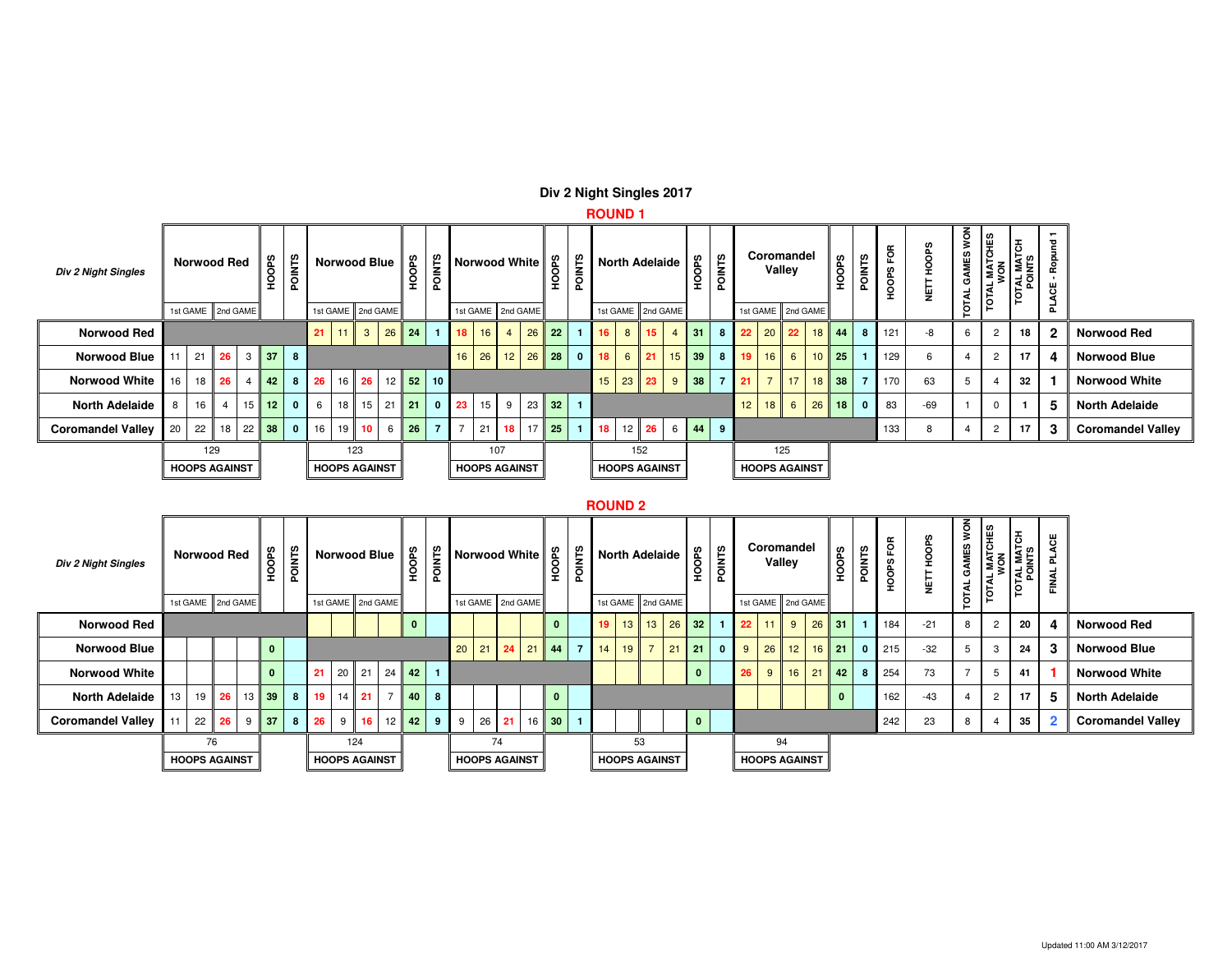|                            |                                              |                    |          |  |               |                |    |    |                     |                   |                         |                 |                      |                 |          |              |               | $\cdots$        |                 |                      |                |                 |               |    |    |                       |                 |         |               |                    |                              |                   |                |                                      |              |                       |
|----------------------------|----------------------------------------------|--------------------|----------|--|---------------|----------------|----|----|---------------------|-------------------|-------------------------|-----------------|----------------------|-----------------|----------|--------------|---------------|-----------------|-----------------|----------------------|----------------|-----------------|---------------|----|----|-----------------------|-----------------|---------|---------------|--------------------|------------------------------|-------------------|----------------|--------------------------------------|--------------|-----------------------|
| <b>Div 3 Night Singles</b> |                                              | <b>Norwood Red</b> |          |  | GaO<br>훞      | <b>POINTS</b>  |    |    | <b>Norwood Blue</b> | <b>HOOPS</b>      | <b>POINTS</b>           |                 | <b>TTG Knights</b>   |                 |          | <b>HOOPS</b> | <b>POINTS</b> |                 |                 | <b>Salisbury</b>     |                | <b>HOOPS</b>    | <b>POINTS</b> |    |    | <b>North Adelaide</b> |                 | ഗ<br>웊  | <b>POINTS</b> | g<br>ဖာ<br>й<br>Эс | HOOPS<br>$\blacksquare$<br>늏 | GAMES<br>TOTAL G. | TOTAL MATCHES  | ١Ę<br><b>EOTAL MATS</b><br>TAN JATOT | 몯<br>운<br>ଞ  |                       |
|                            |                                              | 1st GAME           | 2nd GAME |  |               |                |    |    | 1st GAME 2nd GAME   |                   |                         |                 | 1st GAME             |                 | 2nd GAME |              |               |                 |                 | 1st GAME 2nd GAME    |                |                 |               |    |    | 1st GAME 2nd GAME     |                 |         |               |                    |                              |                   |                |                                      | ᇎ            |                       |
| <b>Norwood Red</b>         |                                              |                    |          |  |               |                | 12 |    | $17$ 15             | $10$ 27           | $\overline{\mathbf{4}}$ | 13 <sup>7</sup> | 12 <sub>1</sub>      | 22              | 17       | 35           | 8             |                 |                 | $18$ 15 17           | 8              | 35 <sub>2</sub> | 8             | 14 | 13 | 10 <sup>1</sup>       |                 | $17$ 24 |               | 121                | 12                           | 6                 | $\overline{2}$ | 21                                   | $\mathbf{2}$ | <b>Norwood Red</b>    |
| <b>Norwood Blue</b>        | 17                                           |                    |          |  | $12$ 10 15 27 | $\overline{4}$ |    |    |                     |                   |                         | 14              | 16                   | 12 <sup>2</sup> | 11       | 26           |               | 23              | $6 \mid$        |                      | $14$ 11        | 37              | 8             | 22 | 9  | 13 <sup>°</sup>       |                 | $12$ 35 | 8             | 125                | 33                           | 6                 | $\overline{2}$ | 21                                   |              | <b>Norwood Blue</b>   |
| <b>TTG Knights</b>         | 12 <sub>1</sub>                              |                    | 13 17    |  | $22$ 29       | $\mathbf{0}$   | 16 |    |                     | 14 11 12 27       |                         |                 |                      |                 |          |              |               | 13 <sup>1</sup> | 10 <sup>1</sup> | 20                   | $\overline{7}$ | 33 <sup>°</sup> | 8             | 21 | 9  | 10                    |                 | $26$ 31 |               | 120                |                              |                   | $\overline{2}$ | 16                                   | 4            | <b>TTG Knights</b>    |
| Salisbury                  | 15                                           | 18                 | 8        |  | $17$ 23       | $\mathbf{0}$   | 6  |    | 23 11               | $14$ 17           | $\mathbf{0}$            | 10              | 13                   | $\overline{7}$  |          | $20$ 17      | $\mathbf{0}$  |                 |                 |                      |                |                 |               | 9  | 19 | 15 <sup>2</sup>       | $5\overline{)}$ | 24      |               | 81                 | $-48$                        |                   | $\Omega$       |                                      | 5            | Salisbury             |
| <b>North Adelaide</b>      | 13                                           |                    | $14$ 17  |  | $10$ 30       |                | 9  | 22 | 12                  | $13 \parallel 21$ | $\mathbf 0$             | 9               | 21                   | 26              | 10       | 35           | 8             | 19.             | 9               | 5                    | 15             | 24              |               |    |    |                       |                 |         |               | 110                | -4                           | 3                 | $\overline{2}$ | 19                                   | 3            | <b>North Adelaide</b> |
|                            |                                              | 109                |          |  |               |                |    |    | 92                  |                   |                         |                 |                      | 113             |          |              |               |                 |                 | 129                  |                |                 |               |    |    | 114                   |                 |         |               |                    |                              |                   |                |                                      |              |                       |
|                            | <b>HOOPS AGAINST</b><br><b>HOOPS AGAINST</b> |                    |          |  |               |                |    |    |                     |                   |                         |                 | <b>HOOPS AGAINST</b> |                 |          |              |               |                 |                 | <b>HOOPS AGAINST</b> |                |                 |               |    |    | <b>HOOPS AGAINST</b>  |                 |         |               |                    |                              |                   |                |                                      |              |                       |

# **Div 3 Night Singles 2017**

## **ROUND 1**

### **ROUND 2**

| <b>Div 3 Night Singles</b> |      | <b>Norwood Red</b>   |                |         | <b>HOOPS</b> | <b>POINTS</b> |                 |                 | <b>Norwood Blue</b>  |      | HOOPS        | <b>POINTS</b> |    | <b>TTG Knights</b>   |         |          | <b>HOOPS</b> | <b>POINTS</b>  |                 |                 | Salisbury               |                | <b>SaO</b><br>홒 | <b>POINTS</b>  |    | <b>North Adelaide</b> |              |    | <b>GPS</b><br>오 | <b>POINTS</b>  | ΕÕΕ<br><b>ROOHS</b> | <b>HOOPS</b><br><b>TIEN</b> | SEM<br><b>TOTAL GA</b><br>WON | <b>S</b><br><b>TOTAL MATO</b><br>TOTAL MATO | 쥳<br>TOTAL MAT<br>POINTS | ٣<br>ᄘ<br>FINAL |                       |
|----------------------------|------|----------------------|----------------|---------|--------------|---------------|-----------------|-----------------|----------------------|------|--------------|---------------|----|----------------------|---------|----------|--------------|----------------|-----------------|-----------------|-------------------------|----------------|-----------------|----------------|----|-----------------------|--------------|----|-----------------|----------------|---------------------|-----------------------------|-------------------------------|---------------------------------------------|--------------------------|-----------------|-----------------------|
|                            |      | 1st GAME             | 2nd GAME       |         |              |               |                 |                 | 1st GAME 2nd GAME    |      |              |               |    | 1st GAME             |         | 2nd GAME |              |                |                 |                 | 1st GAME 2nd GAME       |                |                 |                |    | 1st GAME              | 2nd GAME     |    |                 |                |                     |                             |                               |                                             |                          |                 |                       |
| <b>Norwood Red</b>         |      |                      |                |         |              |               |                 |                 |                      |      | $\mathbf{0}$ |               |    |                      |         |          | $\mathbf{0}$ |                | 14              | 15 <sup>1</sup> | 25                      | $\overline{ }$ | 39              | 7              | 12 |                       | $13 \mid 21$ |    | $18$ 33         | $\overline{7}$ | 193                 | 31                          | 8                             | 4                                           | 35                       | $\overline{2}$  | <b>Norwood Red</b>    |
| <b>Norwood Blue</b>        |      |                      |                |         | 0            |               |                 |                 |                      |      |              |               | 16 |                      | $15$ 14 |          | $10$ 30      | 8              | $19-19$         |                 | $\overline{\mathbf{3}}$ | 11             | 22              | $\overline{4}$ | 14 | $6\overline{6}$       | 18           | 13 | 32              | 8              | 209                 | 51                          | 11                            | 4                                           | 41                       |                 | <b>Norwood Blue</b>   |
| <b>TTG Knights</b>         |      |                      |                |         | $\mathbf 0$  |               | 15 <sup>1</sup> | 16 <sup>1</sup> | 10 <sup>1</sup>      | 14   | 25           |               |    |                      |         |          |              |                | 12 <sup>7</sup> |                 |                         |                | $14$ 11 10 23   |                |    |                       |              |    | $\mathbf{0}$    |                | 168                 |                             | 5                             | $\overline{2}$                              | 17                       | 4               | <b>TTG Knights</b>    |
| Salisbury                  | 15   | 14                   | $\overline{7}$ | 25      | 22           |               |                 |                 | $19$ 11              | 3    | 22           |               | 14 | 12 <sup>1</sup>      |         |          | $10$ 11 24   | $\overline{7}$ |                 |                 |                         |                |                 |                |    |                       |              |    | 0               |                | 149                 | $-64$                       |                               |                                             | 16                       | 5               | Salisbury             |
| <b>North Adelaide</b>      | 13 I | 12 <sup>2</sup>      |                | $18$ 21 | 31           |               | 6               | 14 <sup>1</sup> | 13                   | 18 I | 19           |               |    |                      |         |          | 0            |                |                 |                 |                         |                |                 |                |    |                       |              |    |                 |                | 160                 | $-19$                       |                               | $\overline{2}$                              | 20                       | 3               | <b>North Adelaide</b> |
|                            |      |                      | 53             |         |              |               |                 |                 | 66                   |      |              |               |    |                      | 54      |          |              |                |                 |                 | 84                      |                |                 |                |    |                       | 65           |    |                 |                |                     |                             |                               |                                             |                          |                 |                       |
|                            |      | <b>HOOPS AGAINST</b> |                |         |              |               |                 |                 | <b>HOOPS AGAINST</b> |      |              |               |    | <b>HOOPS AGAINST</b> |         |          |              |                |                 |                 | <b>HOOPS AGAINST</b>    |                |                 |                |    | <b>HOOPS AGAINST</b>  |              |    |                 |                |                     |                             |                               |                                             |                          |                 |                       |